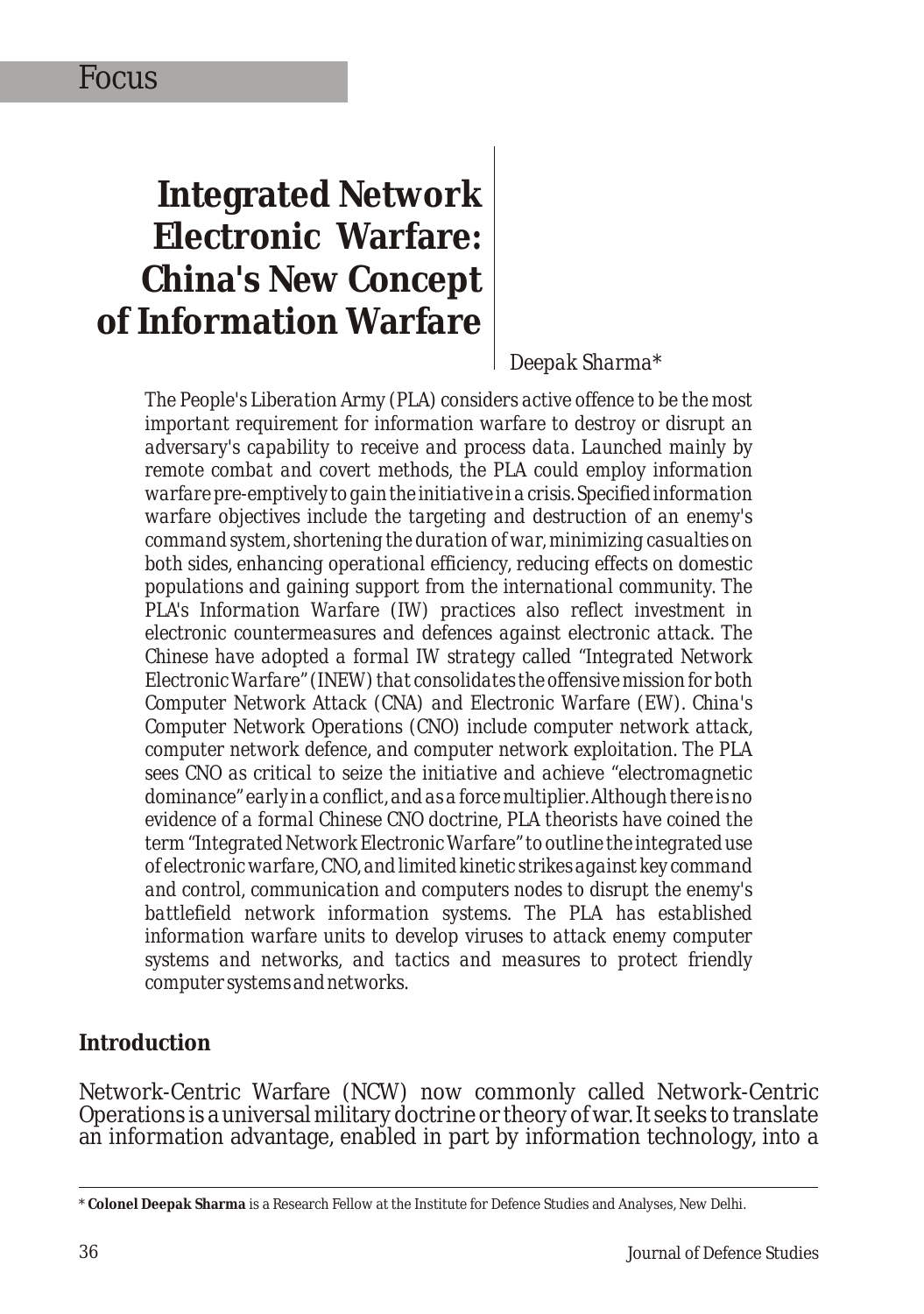competitive war fighting advantage through the robust networking of well informed geographically dispersed forces. To achieve tenants of NCW a robust and reliable multi-layered communication network for flow of information and

**T**he Chinese have adopted a formal IW strategy called "Integrated Network Electronic Warfare" (INEW) that consolidates the offensive mission for both Computer Network Attack (CNA) and Electronic Warfare (EW).

integration of sensors, shooters and command and control elements, is an essential requirement of any force of the future.

The government of the People's Republic of China (PRC) is a decade into a sweeping military modernization program that has fundamentally transformed its ability to fight high tech wars. The Chinese military, using increasingly networked forces capable of communicating across service arms and among all echelons of command, is pushing beyond its traditional missions focused on Taiwan and toward a more regional defence posture. This modernization effort, known as informationization, is guided by the doctrine of fighting "Local War Under Informationized Conditions," which refers to the PLA's ongoing effort to develop a fully networked architecture capable of coordinating military operations on land, in air, at sea, in space and across the electromagnetic spectrum.

The Chinese have adopted a formal IW strategy called "Integrated Network Electronic Warfare" (INEW) that consolidates the offensive mission for both Computer Network Attack (CNA) and Electronic Warfare (EW) under 4th Department (Electronic Countermeasures) of PLA General Staff Department (GSD). The Computer Network Defence (CND) and intelligence gathering responsibilities are likely to be with the GSD 3rd Department (Signals Intelligence), and possibly a variety of the PLA's specialized IW militia units $^1$ .

The PLA Science and Engineering University provides advanced information warfare and networking training and also serves as a centre for defence related scientific, technological, and military equipment research $\degree$ . Recent IW related faculty research has focused largely on rootkit design and detection, including rootkit detection on China's indigenously developed Kylin operating system. PLA Information Engineering University provides PLA personnel in a variety of fields advanced technical degrees and training in all aspects of information systems, including information security and information warfare $^{\rm 3}$ .

**Chinese Computer Network Operations Strategy**

The Chinese PLA is actively developing a capability for Computer Network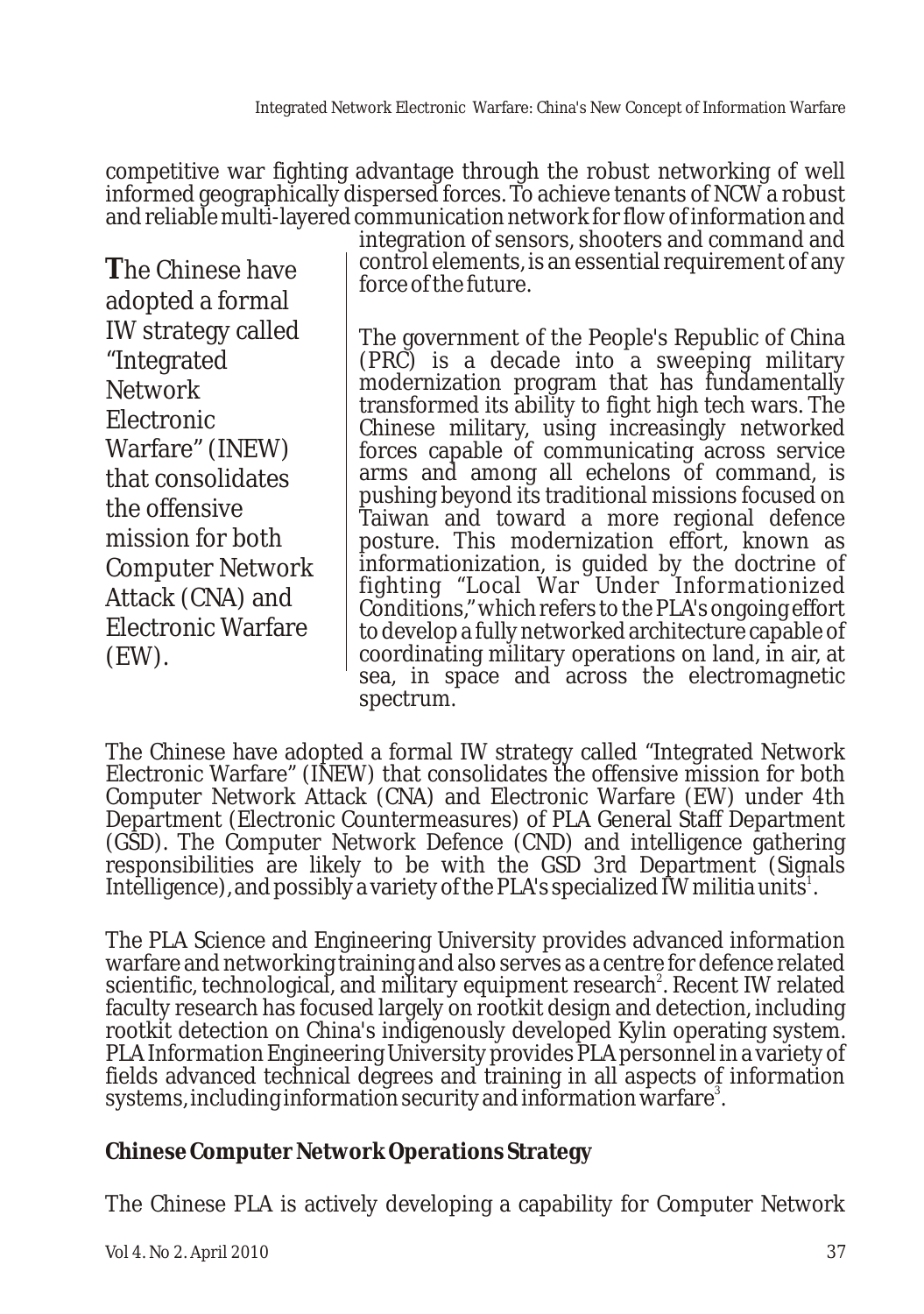Operations (CNO) and is creating the strategic guidance, tools and trained personnel necessary to employ it in support of traditional warfighting disciplines. Nonetheless, the PLA has not openly published a CNO strategy with the formal vetting of the Central Military Commission (CMC), China's top military decision-making body, or the Academy of Military Sciences (AMS), its leading body for doctrine and strategy development. The PLA has however, developed a strategy called "Integrated Network Electronic Warfare" that is guiding the employment of CNO and related information warfare tools. The strategy is characterized by the combined employment of network warfare tools and electronic warfare weapons against an adversary's information systems in the early phases of a conflict. Chinese information warfare strategy

is closely aligned with the PLA's doctrine for fighting Local Wars Under Informationzed Conditions, the current doctrine that seeks to develop a fully networked architecture capable of coordinating military operations on land, in air, at sea, in space and across the electromagnetic spectrum. China's military has shifted from a reliance on massed armies of the Maoist Era People's War doctrine and is becoming a fully mechanized force linked by advanced C4ISR technologies. Informationization is essentially a hybrid development process, continuing the trend of mechanization and retaining much of the current force structure while overlaying advanced information systems on it to create a fully networked command and control  $(C2)$ infrastructure. The concept allows the PLA to network its existing force structure without radically revising current acquisition strategies or order of battle<sup>4</sup>.

PLA assessments of current and future conflicts note that campaigns will be conducted in all domains simultaneously—ground, air, sea, and electromagnetic but it is the focus of the latter domain in particular that has driven the PLA's adoption of the Informationzed Conditions doctrine<sup>5</sup>.

**T**he PLA's doctrine for fighting Local Wars Under Informationzed Conditions, the current doctrine that seeks to develop a fully networked architecture capable of coordinating military operations on land, in air, at sea, in space and across the electromagnetic spectrum.

## **Key Departments Dealing with INEW**

**General Staff Department Fourth Department.** The GSD 4th Department, also referred to as the Electronic Countermeasures Department (ECM), oversees both operational ECM units and R&D institutes conducting research on a variety of offensive IW technologies. The 4th Department's oversight of IW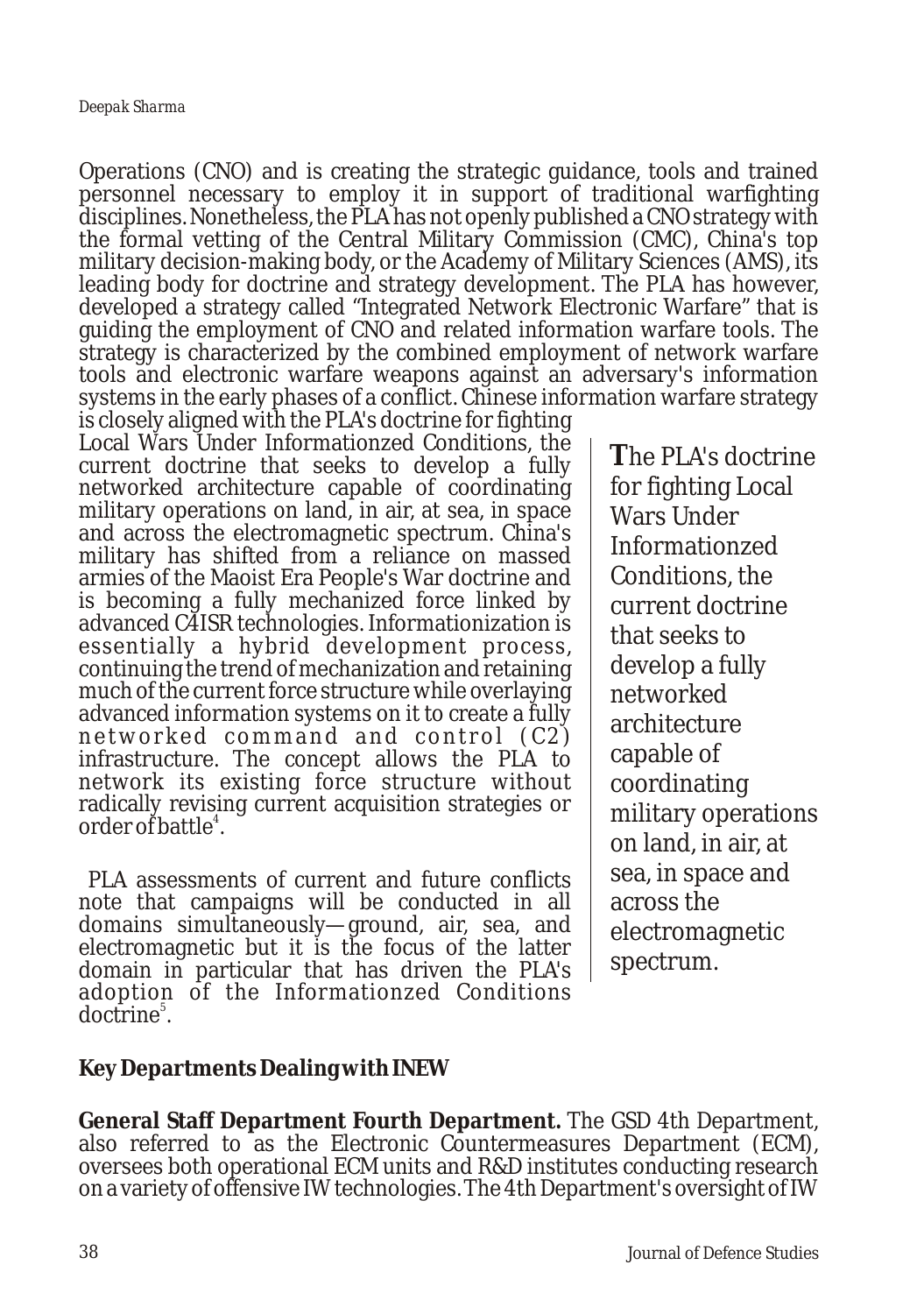**G**SD 4th Department, also referred to as the Electronic Countermeasures Department (ECM), oversees both operational ECM units and R&D institutes conducting research on a variety of offensive IW technologies.

dates to at least 1999 and probably earlier. Recent scholarship notes that Dai Qingmin's seminal work, on Information Warfare, was vetted by the 4th Department prior to its publication in 1999 indicating that it had organizational oversight of this topic even at that time<sup>6</sup>. The GSD's decision in 2000 to promote Dai Qingmin to head the 4th Department vetting his advocacy of the INEW strategy further consolidated the organizational authority for the IW and the CNA mission specifically in this group. Dai's promotion to this position suggests that the GSD probably endorsed his vision of adopting INEW as the PLA's IW strategy.

**General Staff Department Third Department.**  The GSD Third Department deals in signals intelligence (SIGINT) role and its large staff of trained linguists and technicians make it well suited for oversight of the CND and CNE missions in the

PLA. The 3rd Department maintains an extensive system of signals collection stations throughout China with collection and processing stations co-located with each of the PLA's Military Region Headquarters'. It is tasked with the foreign signals collection, exploitation, and analysis and also communications security for the PLA's voice and data networks. This latter responsibility may

**T**he 3rd Department maintains an extensive system of signals collection stations throughout China with collection and processing stations co-located with each of the PLA's Military Region Headquarters.

encompass network defence as well, though little information is available to confirm this role<sup>8</sup>.

**Technical Reconnaissance Bureaus.** The PLA maintains at least six Technical Reconnaissance Bureaus (TRB) located in the Lanzhou, Jinan, Chengdu, Guangzhou, and Beijing military regions that are responsible for SIGINT collection against tactical and strategic targets and have apparent CNO duties, though few details are available on the exact role or subordination of these units<sup>9</sup>.

**PLA Information Warfare Militia Units**

Since 2002, the PLA has been creating IW militia units $^{10}$  comprising of personnel from the commercial IT sector and academia. These units represent an operational nexus between PLA CNO operations and Chinese civilian information security (infosec) professionals. A political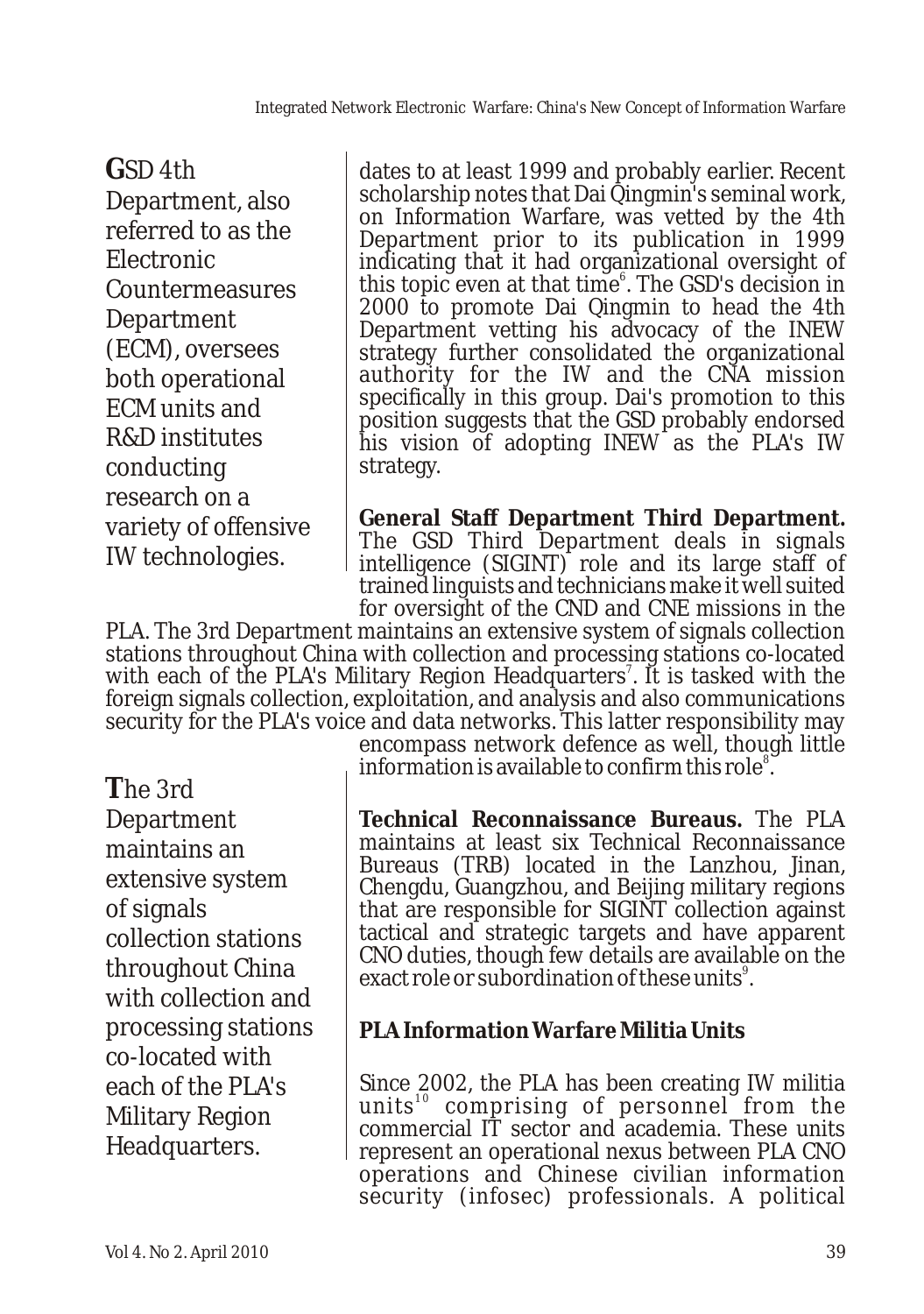commissar for the Guangzhou People's Armed Police (PAP) garrison advocated in 2003 the direct involvement of urban militia units in information warfare, electronic warfare, and psychological warfare. He also proposed that militia reform efforts should focus on making information warfare as one of the Guangzhou militia's primary mission<sup>11</sup>. PLA media reporting indicates that IW militia units are tasked with offensive and defensive CNO and EW responsibilities, psychological warfare, and deception operations, though the available sources do not explain the lines of authority, subordination or the nature of their specific tasking. A militia battalion in Yongning County (Ningxia Province, Lanzhou Military Region) established an IW militia group in March 2008 and tasked it to conduct network warfare research and training, and to "attack the enemy's wartime networks" according to the unit's Website.

### **Cyber-Espionage Techniques**

The Chinese academic community and hacker<sup>12</sup> groups like many such groups around the world are heavily focused on researching new zero-day

vulnerabilities<sup>13</sup>. Anecdotal reporting from information security industry sources suggest that Chinese researchers are also willing to purchase zero day attack tools from third party sources, though this has not been independently corroborated. Commercially-based white hat information security researchers (i.e. those pursuing overt legal research in the field) are developing extensive government customer bases for hardware and possibly software support. Many of the most prominent groups from earlier in the decade and their leaders have either disbanded or transformed themselves into seemingly legitimate security firms. Large groups like Xfocus and Black Eagle Base have reshaped themselves into commercial operations, albeit in close

**T**he Chinese academic community and hacker groups like many such groups around the world are heavily focused on researching new zero-day vulnerabilities.

alignment with state security and information security objectives. NSFocus, a prominent commercial information security firm, evolved out of the Green Army Alliance, an early and prominent hacker group active from 1997 through 2000; the NSFocus Website still retains logos of the Green Army Alliance and the list of its founding members features some of the most prominent hackers in China $\mathrm{^{14}}$ .

Henan Provincial Public Security Bureau authorities had shutdown the Patriot Hackers-Black Eagle Base Website and arrested its members in February 2006. The group, however, was operational again six months later under the name Black Eagle Honker Base when its members released a statement claiming that the group vowed to focus its efforts on training people for the state and working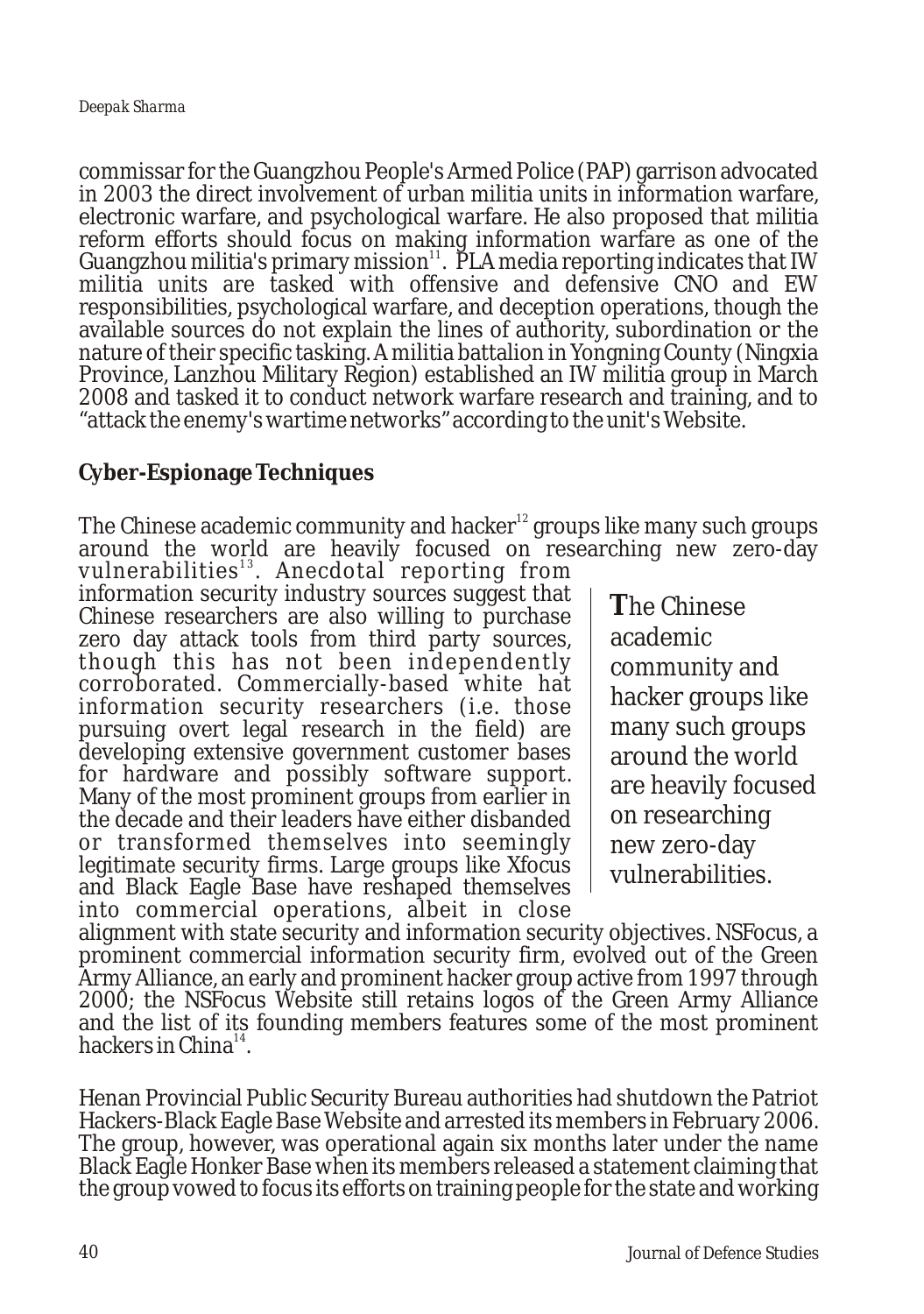to improve the state's network security industry, suggesting a possible cooperative relationship with state authorities as a condition of their release  $15$ . The Black Eagle leadership also expressed appreciation to the State Security Bureau (guojia anquan ju) and the Commission of Science and Technology in National Defence (COSTIND, and now renamed SASTIND) for the educational guidance they provided to members while in custody. The latter, entity, charged with overseeing national defence industry policy, is not typically referenced in connection with hacker groups or their activities.

Individuals, or possibly groups, engaged in computer network exploitation networks have obtained malicious software developed by Chinese underground or black hat<sup>16</sup> programmers. The ability to obtain this custom code indicates that these operators have ties to select members of the hacker underground. In one demonstrated instance, black hat programmers affiliated

**I**ndividuals, or possibly groups, engaged in computer network exploitation networks have obtained malicious software developed by Chinese underground or black hat programmers.

with Chinese hacker forums provided malicious software to intruders targeting a US commercial firm in early 2009. The techniques and tools employed by this group or individual are similar to those observed in previous penetration attempts against this same company in the previous year, according to their forensic analysis. Forensic analysis also suggests this group is comprised of multiple members of varying skill levels, operating with fixed schedules and standard operating procedures and is willing to take detailed steps to mask their activities on the targeted computer.

Open source research on the screen name of the coder who created the malware used in the early 2009 attack on US firm revealed that the individual was likely a native Chinese speaker who posted a keystroke logging program with rootkit elements to a discussion board on a prominent Chinese hacker group Website known as EvilOctal. The coder

created the PDF document used as the attachment to carry the malicious software with a tool that is only available in Chinese called FreePic2Pdf, version 1.26; this document was modified to covertly install a zero day exploit that targeted a previously unknown vulnerability in Adobe Acrobat<sup>17</sup>.

Upon successful installation on the victim system after the user opened the attachment, the Trojan horse malware began periodically attempting to connect with another machine overseas, essentially sending a beacon to let the attackers know that a machine had been successfully attacked. The intruders only completed this connection when they were ready to commence the next phase of the operation via encrypted communications with the victim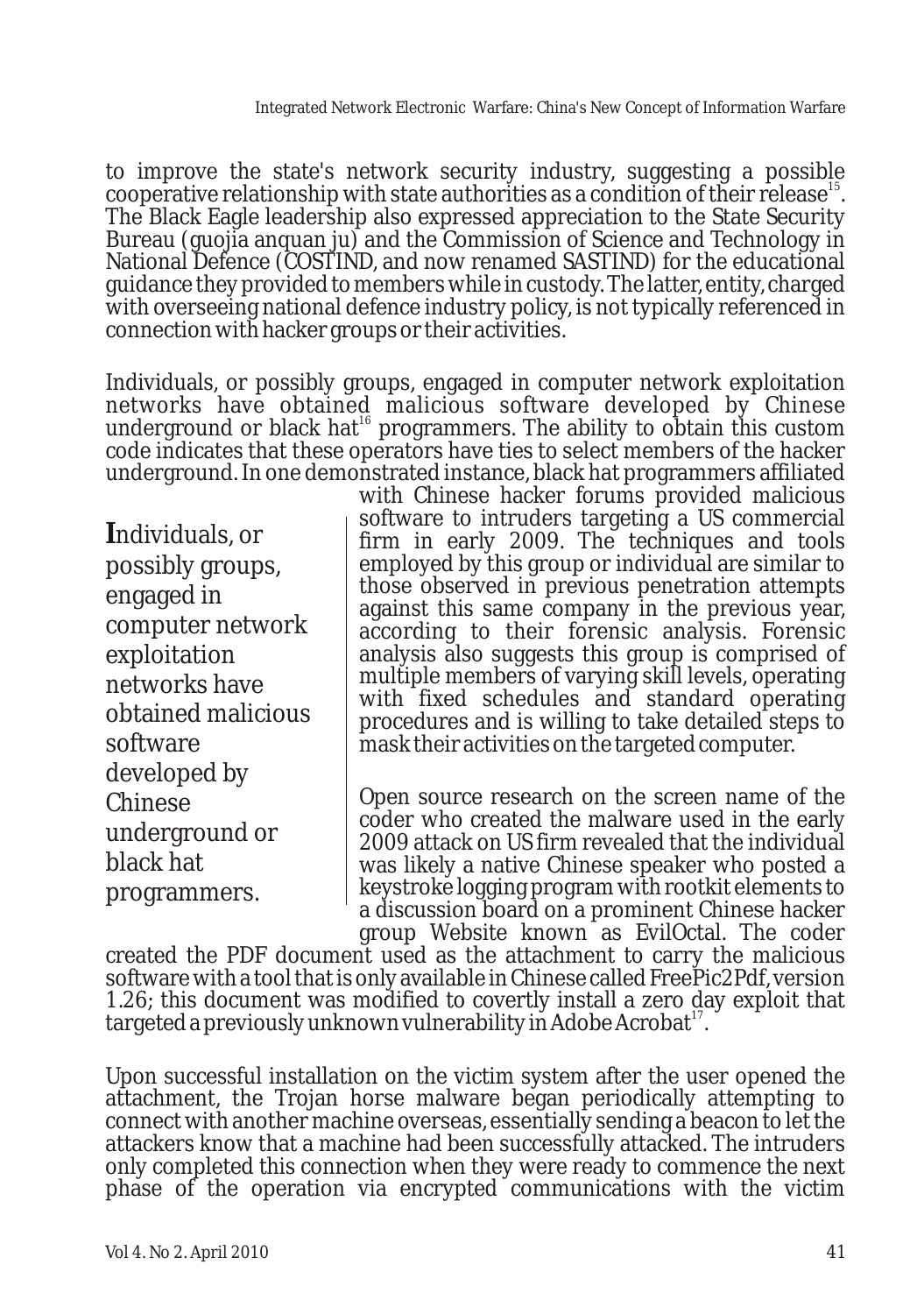computer. The operators worked in a three shift, 24 hour cycle issuing reconnaissance commands identical to those observed in previous attacks. When significant differences were recognized between this computer and previously compromised systems on the same network, the attack team extracted small amounts of data to determine the configuration of security software installed and their ability to access targeted data on the company's network. The operators installed a rootkit<sup>18</sup>, which gives the attacker privileged access to a victim computer while remaining undetectable, suggesting the attackers intended long-term covert use of the victim computer. The attackers configured the rootkit to execute upon the next system reboot, effectively hiding the operators' files, programmes, network connections and registry settings, however, operator error caused a problem in the rootkit execution and locked the attackers out of the targeted computer, ending the operation, according to forensic analysis. The rootkit code is still not publicly available, suggesting that the attacker obtained it directly from the coder or someone with direct access to this individual.

Zero day exploits are bought and sold in numerous public and private markets without the involvement of the victim software's vendors, often for tens of thousands of dollars per vulnerability $19$ .

The overall effort likely consists of multiple groups and skilled individuals operating against different targets. The adversaries associated with this issue are successful because they are able maintain a presence on a targeted network for extended periods enabling them establish a connection to a compromised computer on the network when operationally required for activities such as reconnaissance of the network topology, determining where high value information resides, or to conduct social and professional network

**T**he overall effort likely consists of multiple groups and skilled individuals operating against different targets.

analysis to support future spearphishing campaigns. This latter information is exploited most frequently to craft specific, seemingly legitimate looking, emails to targeted users often referencing a current project or meeting with which the recipient is involved. The emails usually contain either malicious software embedded in an attachment or links to malicious Websites<sup>20</sup>.

The scale and complexity of targeting associated with this effort suggests that it is probably backed by a mature collection management bureaucracy able to collate and disseminate collection priorities to diverse teams of operators, intelligence analysts, and malware developers. These individuals are likely to be a mix of uniformed military personnel, civilian intelligence operators, and freelance high-end hackers. These types of attacks often begin with an email message with a file attached containing both the exploit code and another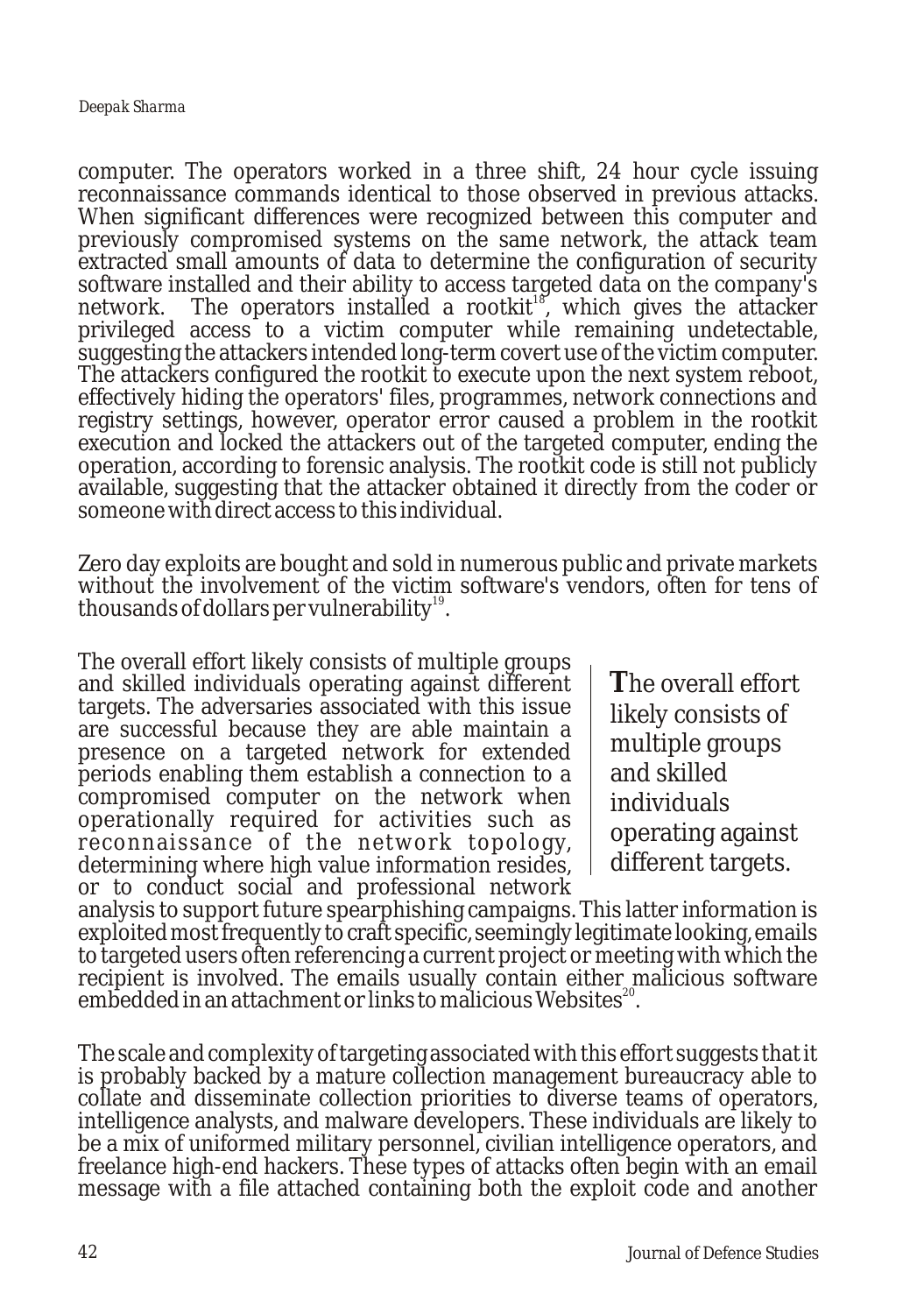small piece of software which will give the attacker control of the victim's computer. When this file, usually an image, document, or spreadsheet is opened by the vulnerable program on the victim's computer (e.g. Powerpoint, Wordpad, Adobe Acrobat, etc), the backdoor program executes. Email is the most common entry vector because the operators are often able to learn an employee's (or group of employees') trust relationships (i.e. their professional networks) by analyzing who they frequently email. The intruders then craft credible looking emails from members or groups within an individual's network that the target will likely open.

The operators often reuse the employee's profiles generated by this reconnaissance in multiple targeting attempts either because the user failed to

**A**nalysis of forensic data associated with penetrations attributed to sophisticated state sponsored operators suggests that in some operations multiple individuals are possibly involved, responsible for specific tasks such as gaining and establishing network access, surveying portions of the targeted network to identify information of value, and organizing the data exfiltration.

open the attachment the first time or simply because they are an "easy mark" who usually opens these emails and thus represent a reliable entry vector for the intruders. This initial penetration with email and malicious attachment is frequently only the first phase of an advanced operation as the users targeted first and the data on their computers are often not the actual target of collection. Targeting the data owners of the attacker's actual collection objective increases the risk of detection and possible implementation of tighter controls around the data they are seeking to exfiltrate, making later attempts more difficult.

Analysis of forensic data associated with penetrations attributed to sophisticated state sponsored operators suggests that in some operations multiple individuals are possibly involved, responsible for specific tasks such as gaining and establishing network access, surveying portions of the targeted network to identify information of value, and organizing the data exfiltration. One role is an entry or "breach team" tasked only with gaining entry and maintaining a flexible, redundant presence in the target network (essentially "picking the lock" and ensuring not only that the door stays open, but that there are multiple doors available if the one being used is "closed"). Once the breach team has successfully established access to the network, a possible second team or individual conducts the data reconnaissance and ultimately locates and exfiltrates targeted data. Reasons for using different individuals or groups could be due to the specialized skills required for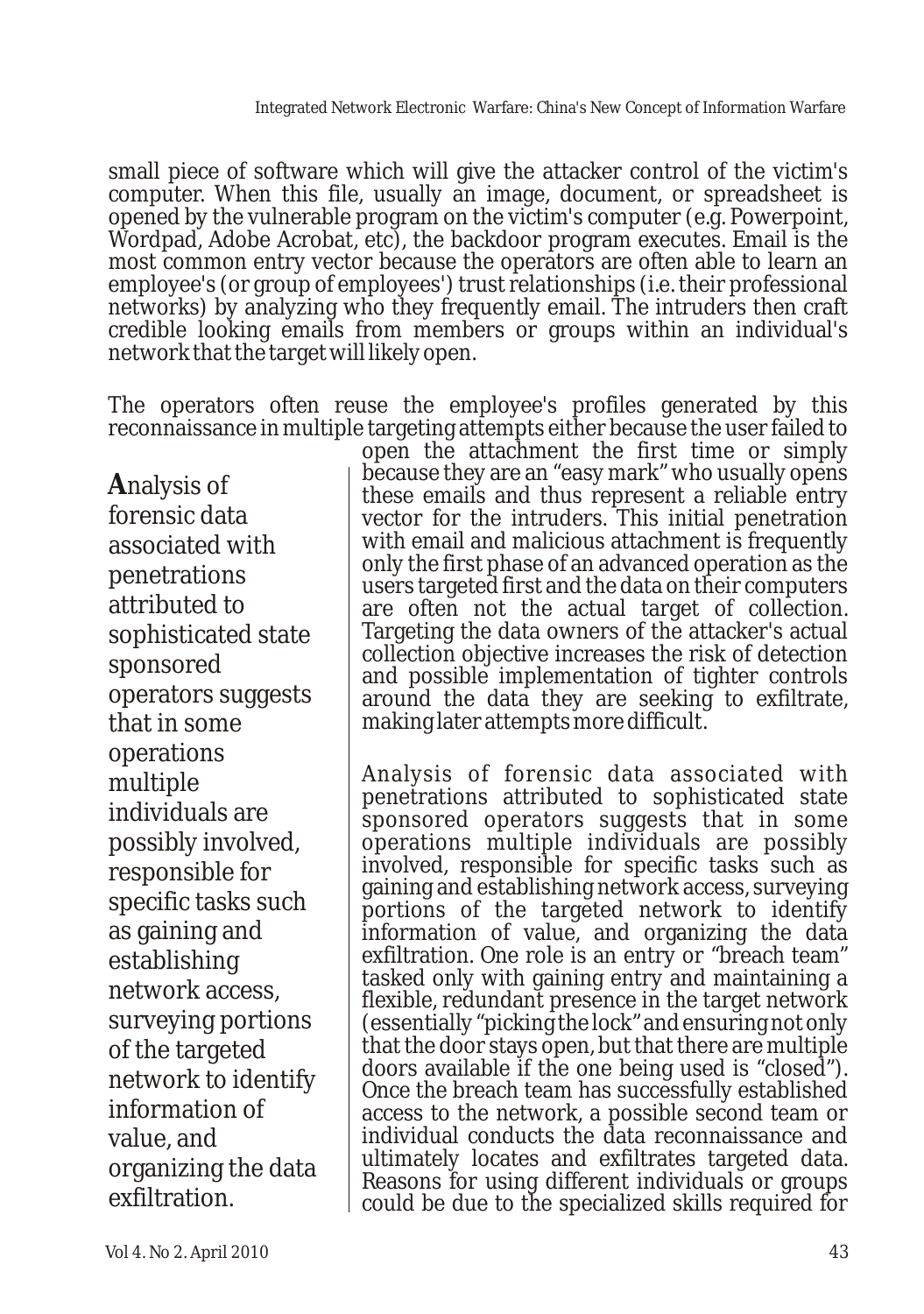each phase of an intrusion or perhaps for "compartmentation" reasons: the first team or operator does not need to know the details of what is being targeted by the second team or operator, thus ideally, improving overall operational security. These explanations are, however, largely speculative as the fidelity of data on these incidents almost never provides insight into the internal communications, identity, or relationship dynamics of the actual people behind these intrusions. This type of task oriented structure requires multiple skill sets, possibly requiring several individuals to complete one operation. This model, if accurate, also implies some means of recruiting, organizing, and managing a team like this and ensuring proper completion of a given mission. If this model is indeed accurate and it is being replicated across dozens of intrusions over time, then that oversight structure must be proportionately larger and more complex as well.

Additional individuals or teams probably tasked with the collection of the actual targeted information have demonstrated greater skill and highly detailed knowledge of the targeted networks. Their efforts to locate and move data off of the network often involves techniques that place a premium on redundancy, stealth and comprehensiveness of preparation and attention to detail. Using network intelligence likely gathered during earlier reconnaissance efforts, these collection teams have in some cases copied the data from the servers and workstations to a second server that acts as a "staging point" where they compress, encrypt, segment and replicate it before distributing it through encrypted channels out of the targeted organization to multiple external servers that act as "drop points." These drop points may also play an obfuscation role, ensuring that investigators are unable to identify the data's final destination<sup>21</sup>.

## **Conclusion**

War will continue to be a dangerous and violent clash, while improved information will tend to facilitate a more economical use of force. Information is not an end in itself. Rather, it is a means to an end, and increasingly nations will view that end as the achievement of an effect, whether it be diplomatic, military, economic, informational, societal, technological, or a combination of these instruments of national power. In a war fighting sense, sensor technologies have extended the engagement envelope; computers and communications technologies have led to an increase in the tempo of operations; and the integration of sensors into weapons has made them more precise and lethal. The real transformation, therefore, has not been in sensor, weapons or IT per se, but in shifting the focus from the physical dimension to the information dimension. As China's cyber-attack capability becomes clearer, there is a need to acknowledge the vulnerability of national security information infrastructure, commercial, financial and energy information networks. We, therefore, need to initiate requisite actions to mitigate the threat. The threat is global and the entire computing industry needs to work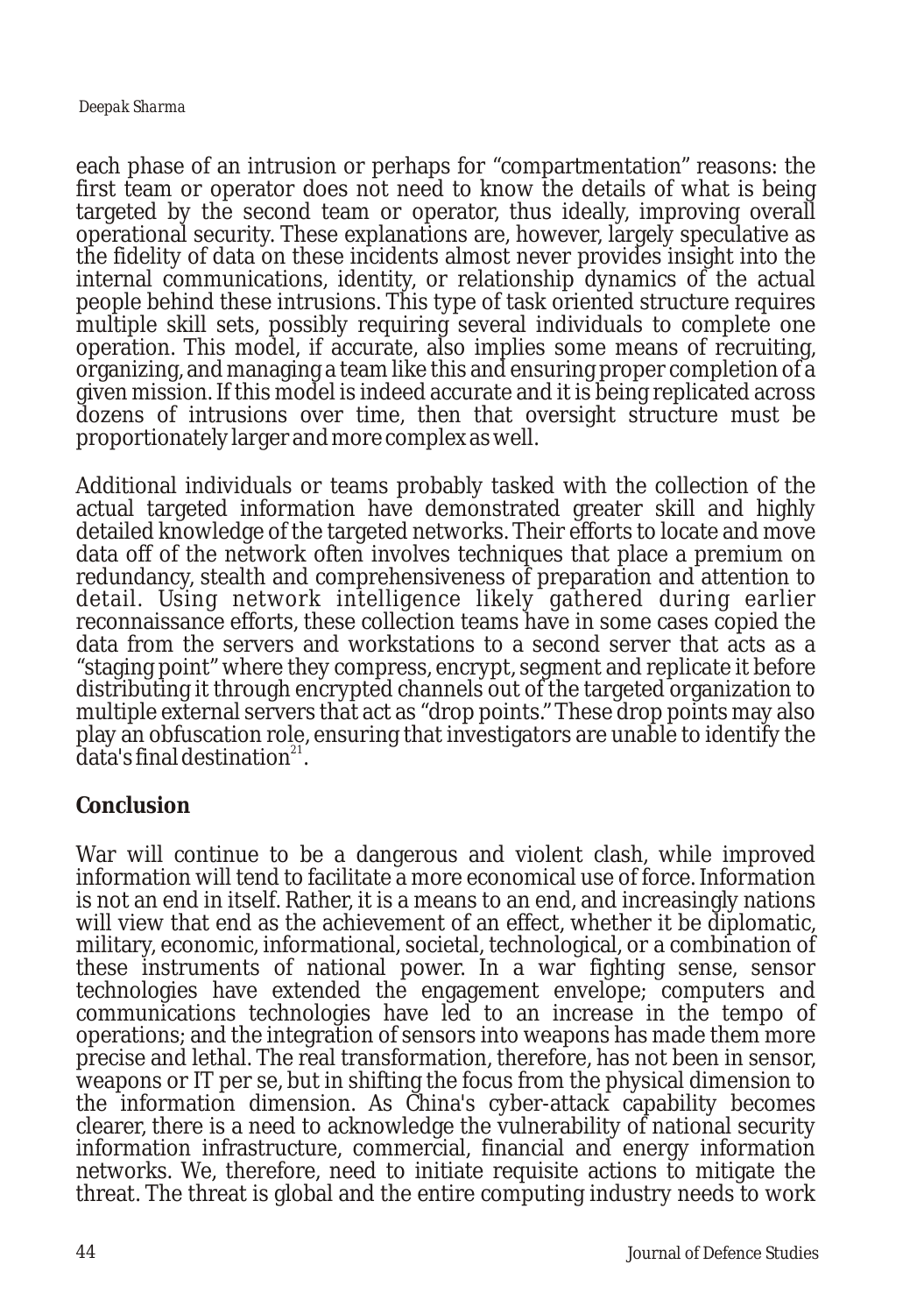together to improve security of information network, as businesses continue facing cyber-attacks.

Experts believe that hardware, software, and networks can be made much safer by creating a multi-layered solution. Bill Gates has suggested replacing password protections, often too easily defeated by phishing and other forms of low-tech hacking, with an Info-Card a digital identity that can be stored in the microchip of a smart card and used to access password-protected websites<sup>22</sup>. While the Info-Card technology should be useful for personal data security, large institutions, such as banks, are looking at large-scale defences to tackle Internet scams. While creating more secure technology requires the coordination of software, networks, and hardware, cryptography is at the heart of it. Comprehensive protection against the entire range of threats and risks at all times is virtually impossible, not only for technical and practical reasons, but also because of the associated costs. What is possible is to focus protective measures on preventive strategies and on trying to minimise the impact of an attack when it occurs. A key problem currently is that standard procedures do not exist for assessing the risks to critical infrastructure or for recommending security improvements. Furthermore, a framework for agreeing priorities for security remediation of those critical infrastructures deemed the most vulnerable does not exist.

For defence forces, it is prudent to have an exclusive secure network, fully separated from internet/other networks. In addition, other state-of-the-art network safeguards should also be adopted to protect the network from unwanted intruders.

| Type     | Description                                                                                                                                                                                                                                                                                                                               |
|----------|-------------------------------------------------------------------------------------------------------------------------------------------------------------------------------------------------------------------------------------------------------------------------------------------------------------------------------------------|
| Spamming | Sending unsolicited commercial email advertising for<br>products, services, and websites. Spam can also be used<br>as a delivery mechanism for malware and other cyber-<br>threats.                                                                                                                                                       |
| Phishing | A high-tech scam that frequently uses spam or pop-up<br>messages to deceive people into disclosing their credit<br>card numbers, bank account information, Social Security<br>numbers, passwords, or other sensitive information.<br>Internet scammers use email bait to 'phish' for<br>passwords and financial data from Internet users. |

**Explanation of Some Important Terminologies**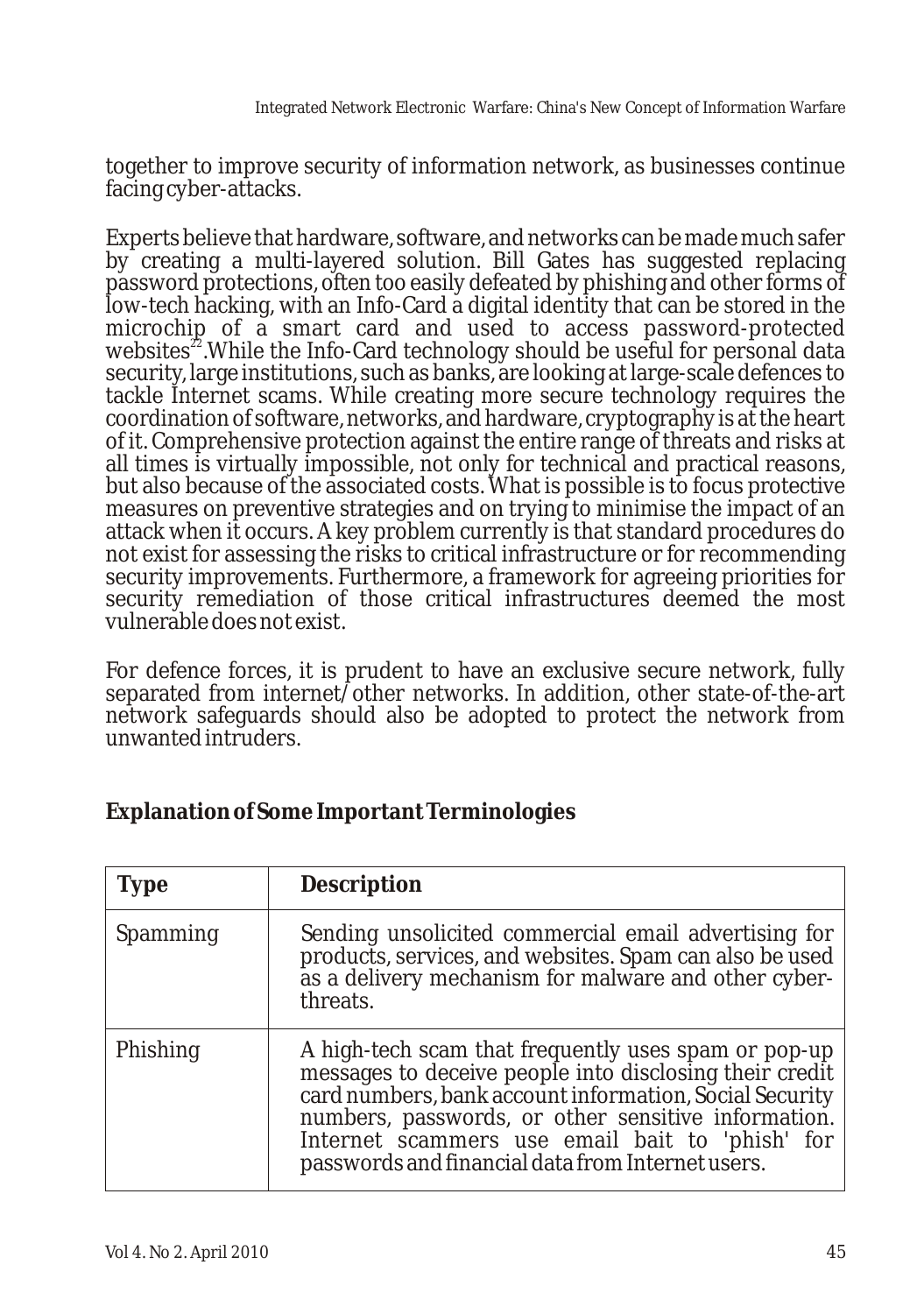| Type                         | Description                                                                                                                                                                                                                                                                                                                                                                                                                                                                                                                                                                                                 |
|------------------------------|-------------------------------------------------------------------------------------------------------------------------------------------------------------------------------------------------------------------------------------------------------------------------------------------------------------------------------------------------------------------------------------------------------------------------------------------------------------------------------------------------------------------------------------------------------------------------------------------------------------|
| Spearphishing                | A targeted phishing attack against a select group of<br>victims, usually belonging to a single company, school,<br>industry, etc. "Spearphishing" is commonly used to<br>refer to any targeted email attack, not limited to<br>phishing.                                                                                                                                                                                                                                                                                                                                                                    |
| Spoofing                     | Creating a fraudulent website to mimic an actual, well-<br>known website run by another party. Email spoofing<br>occurs when the sender address and other parts of an<br>email header are altered to appear as though the email<br>originated from a different source. Spoofing hides the<br>origin of an email message.                                                                                                                                                                                                                                                                                    |
| Pharming                     | A method used by phishers to deceive users into<br>believing that they are communicating with a<br>legitimate website. Pharming uses a variety of technical<br>methods to redirect a user to a fraudulent or spoofed<br>website when the user types in a legitimate web<br>address. For example, one pharming technique is to<br>redirect users-without their knowledge-to a<br>different website from the one they intended to access.<br>Also, software vulnerabilities may be exploited or malware employed to redirect the user to a fraudulent<br>website when the user types in a legitimate address. |
| Denial of Service            | An attack in which one user takes up so much of a<br>shared resource that none of the resource is left for<br>other users. DS attacks compromise the availability of<br>the resource.                                                                                                                                                                                                                                                                                                                                                                                                                       |
| <b>Distributed</b><br>Denial | A variant of the DS attack that uses a coordinated attack<br>from a distributed system of computers rather than<br>from a single source. It often makes use of worms to<br>spread to multiple computers that can then attack the<br>target.                                                                                                                                                                                                                                                                                                                                                                 |
| <b>Viruses</b>               | A program that 'infects' computer files, usually<br>executable programs, by inserting a copy of itself into<br>the file. These copies are usually executed when the<br>infected file is loaded into memory, allowing the virus to<br>infect other files. A virus requires human involvement<br>(usually unwitting) to propagate.                                                                                                                                                                                                                                                                            |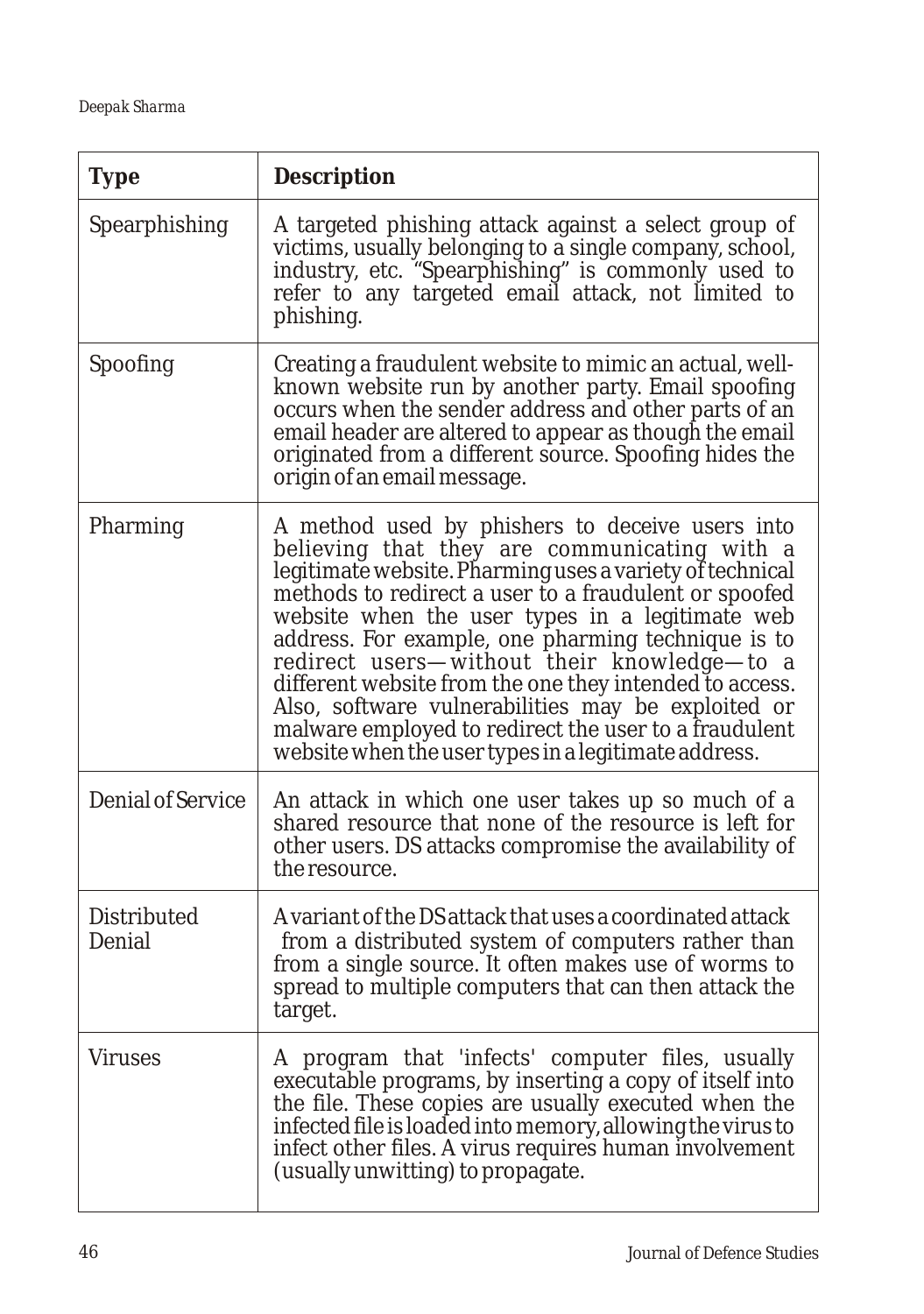| Type          | Description                                                                                                                                                                                                                                                                                                                                     |
|---------------|-------------------------------------------------------------------------------------------------------------------------------------------------------------------------------------------------------------------------------------------------------------------------------------------------------------------------------------------------|
| Trojan horse  | A computer program that conceals harmful code. It<br>usually masquerades as a useful program that a user<br>would wish to execute.                                                                                                                                                                                                              |
| Worm          | An independent computer program that reproduces by<br>copying itself from one system to another across a<br>network. Unlike computer viruses, worms do not<br>require human involvement to propagate.                                                                                                                                           |
| Malware       | Malicious software designed to carry out harmful actions. Malware often masquerades as useful<br>programs or is embedded into useful programs so that<br>users are induced into activating them. Malware can<br>include viruses, worms, and spyware.                                                                                            |
| Spyware       | Malware installed without the user's knowledge to<br>surreptitiously track and/or transmit data to an<br>unauthorised third party.                                                                                                                                                                                                              |
| <b>Botnet</b> | A network of remotely controlled systems used to<br>coordinate attacks and distribute malware, spam, and<br>phishing scams. Bots (short for 'robots') are programs<br>that are covertly installed on a targeted system allowing<br>an unauthorised user to remotely control the<br>compromised computer for a variety of malicious<br>purposes. |

(Source: GAO, CYBERCRIME: Public and Private Entities Face Challenges in Addressing Cyber Threats, pp.7–8) īdsa

Notes:

3 "China Establishes New Military Schools," People's Daily, 7 March, 1999, available at:

<sup>1</sup> *The General Staff Department is the highest organizational authority in the PLA responsible for the daily administrative duties of the military. It is comprised of seven functional departments: operations, intelligence, signals intelligence, electronic countermeasures, communications, mobilization, foreign relations, and management*

<sup>2</sup> *"PRC Establishes New Military Schools Per Jiang Decree,"Xinhua, 2 July, 1999 | "China Establishes New Military Schools," People's Daily, 7 March,1999, available at:*

http://english.peopledaily.com.cn/english/199907/03/enc\_19990703001001\_TopNews.html

http://english.peopledaily.com.cn/english/199907/03/enc\_19990703001001\_TopNews.html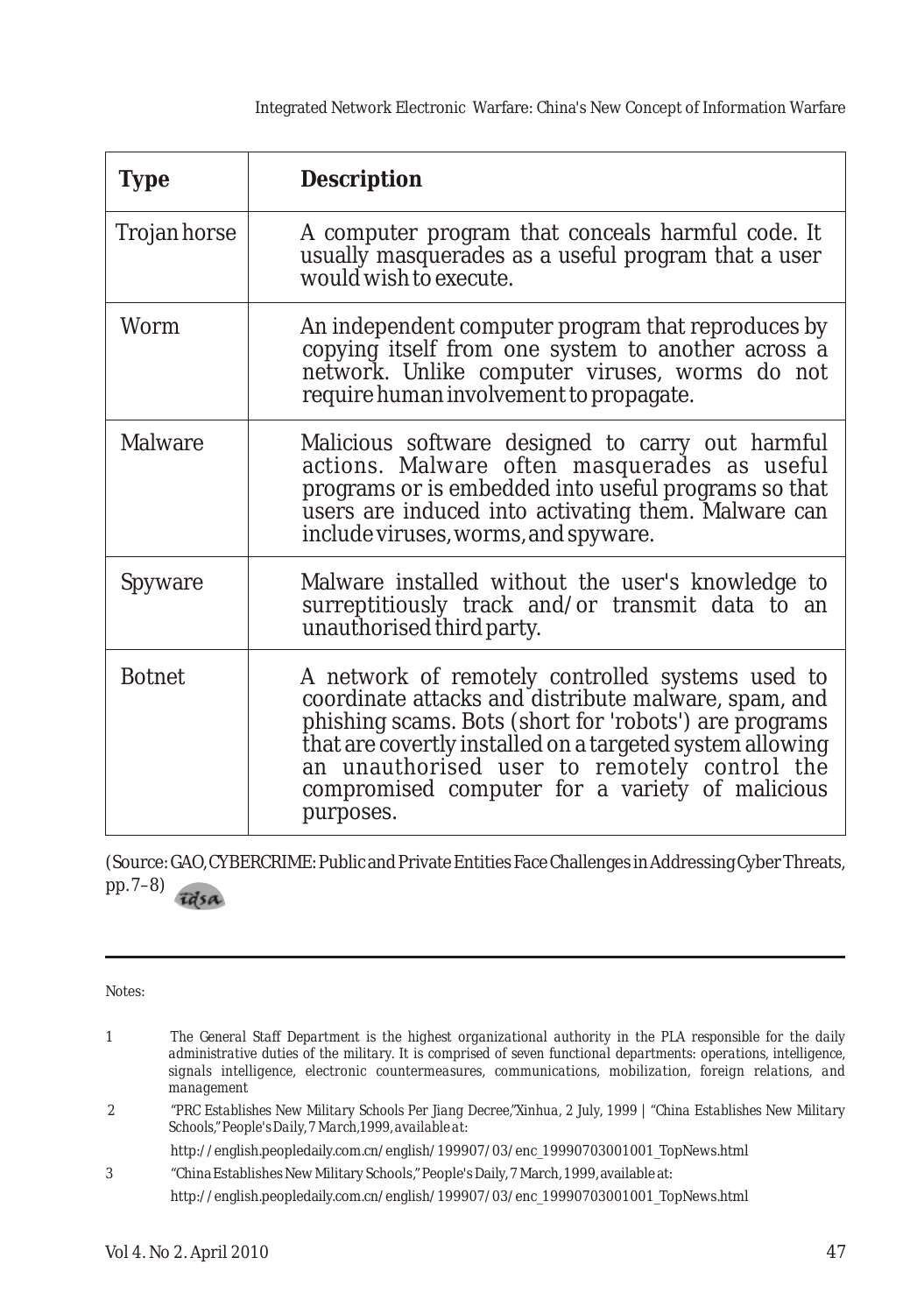#### *Deepak Sharma*

- 4 *China's National Defence in 2008, Information Office of the State Council of the People's Republic of China, Beijing, 29 December, 2008. http://www.chinadaily.com.cn/china/2009-01/20/content\_74133294.htm*
- 5 *China's National Defence in 2004, Information Office of the State Council of the People's Republic of China, Beijing, 27 December, 2004, available at:*

*http://english.peopledaily.com.cn/whitepaper/defense2004/defense2004.html | China's*

*National Defence in 2006, Information Office of the State Council of the People's Republic of China, Beijing, 29 December, 2006, available at http://english.chinamil.com.cn/site2/newschannels/2006- 12/29/content\_691844.htm*

- 6 *Mulvenon, PLA Computer Network Operations, p. 272.*
- 7 *Desmond Ball, "Signals Intelligence In China" Jane's Intelligence Review, 1 August, 1995*
- 8 *HK Journal Details History, Structure, Functions of PRC Intelligence Agencies," Hong Kong Chien Shao, No 179, 1 January, 2006.*
- 9 *Dennis Blasko, "PLA Ground Force Modernization and Mission Diversification: Underway in all Military Regions," in Right Sizing the People's Liberation Army: Exploring the Contours of China's Military, Roy Kamphausen, Andrew Scobell, eds., Strategic Studies Institute, September 2007, p. 366- 372 | Ellis L. Melvin, A Study Of The Chinese People's Liberation Army Military Region Headquarters Department Technical Reconnaissance Bureau, June 19, 2005 | Virtual Information Center, People's Republic of China Primer, 04 August, 2006, available at: http://www1.apaninfo. net/Portals/45/VIC\_Products/2006/08/060804-P-China.doc.*
- 10 *The PLA's 8 million strong militia system, under the control of the State Council and the Central Military Commission (CMC), is an active reserve system comprised of males 18-35 who are not currently serving in the PLA; the militia system augments active duty PLA units in virtually every area of military operations. See: China's National Defence in 2004, Information Office of China's State Council, December 2004,*

*http://english.peopledaily.com.cn/whitepaper/defense2004/defense2004.html | China's*

*National Defence in 2006¸ Information Office of the State Council of the People's Republic of China, December 2006, Beijing, available at: http://english.chinamil.com.cn/site2/newschannels/2006 12/29/content\_691844.htm "Telecom Experts in Guangzhou Doubling As Militia Information Warfare Elements," Guofang, Academy of Military Science, 15 September, 2003.*

- 11 *Lu Qiang, "Focus On The Characteristics Of Information Warfare To Strengthen The City Militia Construction" China Militia Magazine, August 2003, available at: http://www.chinamil.com.cn/item/zgmb/200308/txt/16.htmZ*
- 12 *Hacker. An individual who uses computer technology in ways, not originally intended by the vendor. Commonly the term is applied to people who attack others using computers. Hackers are subdivided as follows:*

*Script kiddies: Unskilled attackers who do not have the ability to discover new vulnerabilities or write exploit code, and are dependent on the research and tools from others. Their goal is achievement. Their sub-goals are to gain access and deface web pages.*

*Worm and virus writers: Attackers who write the propagation code used in the worms and viruses but not typically the exploit code used to penetrate the systems infected. Their goal is notoriety. Their sub-goals are to disrupt the networks and attached computer systems.*

*Security researchers and white hat operators: This group has two sub categories, bug hunters and exploit coders. Their goal is profit. Their sub-goals are to improve security and achieve recognition with an exploit.*

*Professional hacker-black hat: Individuals who get paid to write exploits oractually penetrate networks;this group also falls into the same two subcategories as above. Their goal is also profit (See:*

*http://www.uscert.gov/control\_systems/csthreats.html).*

*Hacktivism. Computer hacking, intended to communicate a social or politicalmessage, or to support the position of a political or ideological group. Hactivism activities include data theft, website defacement, denial of service, redirectsand others.*

*Hacktivist. An attacker who practices hacktivism.*

- 13 *Zero day exploit. An attack against a software vulnerability that has not yet been addressed by the software maintainers. These attacks are difficult to defend against as they are often undisclosed by the vendor until a fix is available, leaving victims unaware of the exposure.*
- 14 *Scott Henderson, The Dark Visitor, p.29*
- 15 *US-China Economic and Security Review Commission*

*Report on the Capability of the People's Republic of China to*

*Conduct Cyber Warfare and Computer Network Exploitation October 9, 2009*